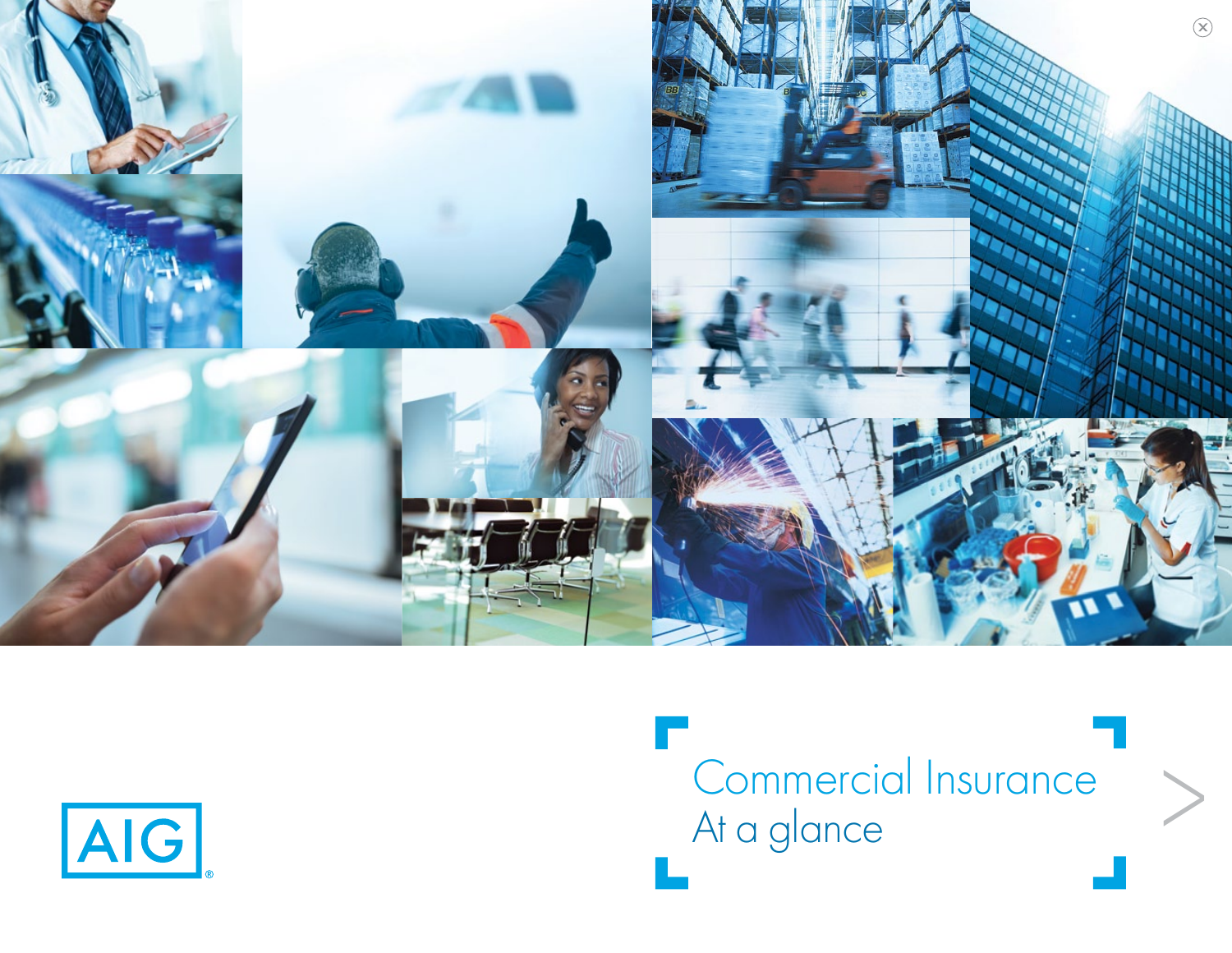# <span id="page-1-0"></span>Who we are

AIG Commercial Insurance is a leading provider of products and services for the full spectrum of enterprises – from large, multinational and mid-sized companies and institutions to small businesses, entrepreneurs and non-profit organizations across the globe.

We are focused on being our clients' most valued insurer through an unwavering commitment to our customers, our strong capital position, extensive risk management and claims experience and our ability to be a market leader in critical lines of business insurance.

[>](#page-0-0) [>](#page-2-0)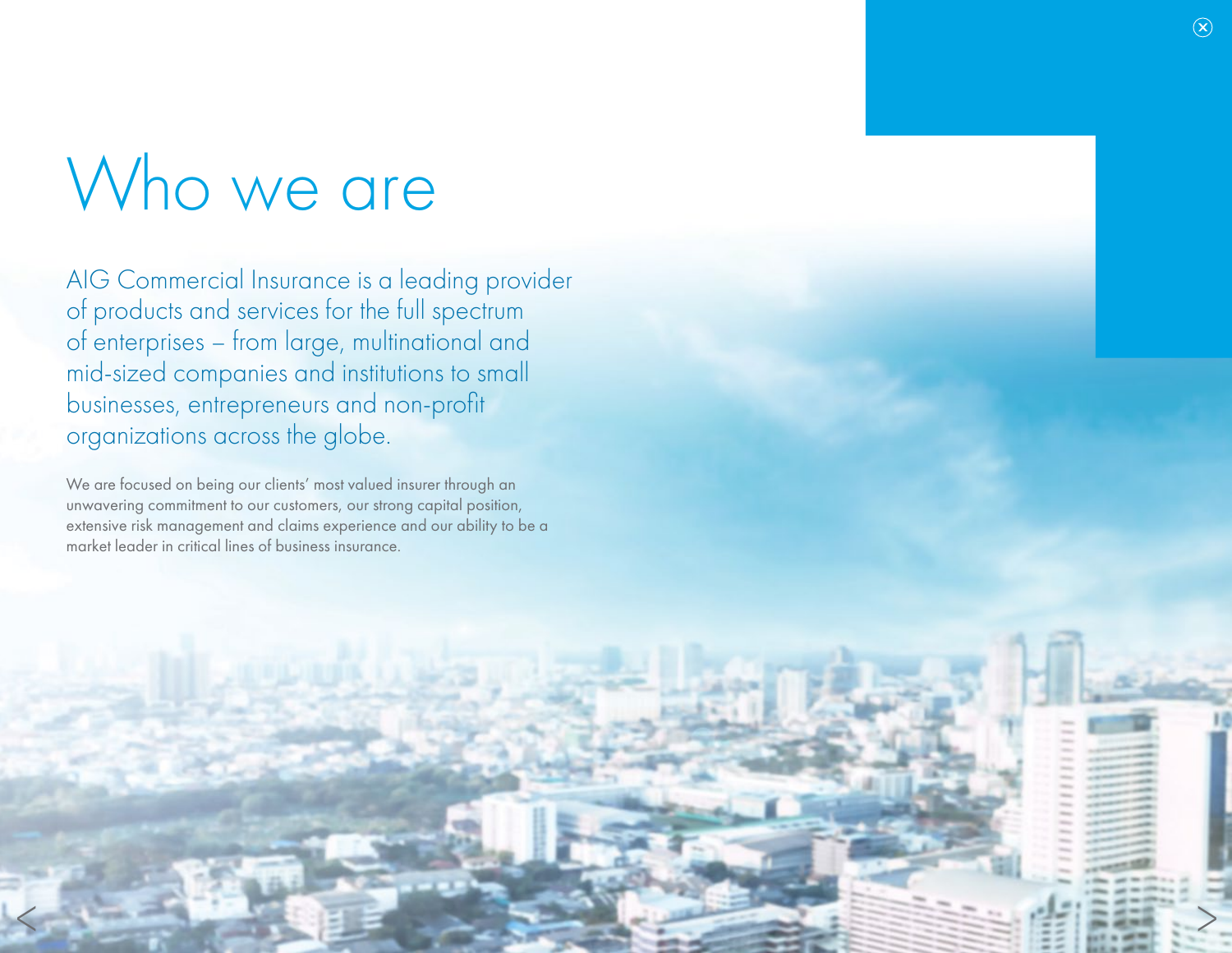## <span id="page-2-0"></span>What we provide

#### Strength and capability

For us, there's no problem too large or complex. Our financial strength and vast experience position us to meet your needs head-on.

#### Creative, tailored customer experiences

We don't believe one size fits all. That's why we listen to your needs and then craft a specialized customer experience to deliver real impact for your business.

### Reliable and responsive claims

We're there when our clients need us most – with the experience and reliability to make sure they are completely taken care of, right away.  $\frac{1}{2}$ 

#### Pioneers and market leaders

A long history of leading the way has shaped our approach – and taught us how to stay ahead of risk to meet any type of challenge.



### Forward-thinking answers and technology

We're bringing together the smartest minds to create pivotal, game-changing solutions that tackle the world's most critical challenges before they arise.

# How we are different Where we're headed

#### Helping clients better prepare for tomorrow

While you're busy dealing with challenges today, we're focused on your tomorrow – and thinking about how we'll get you from here to there, safely.